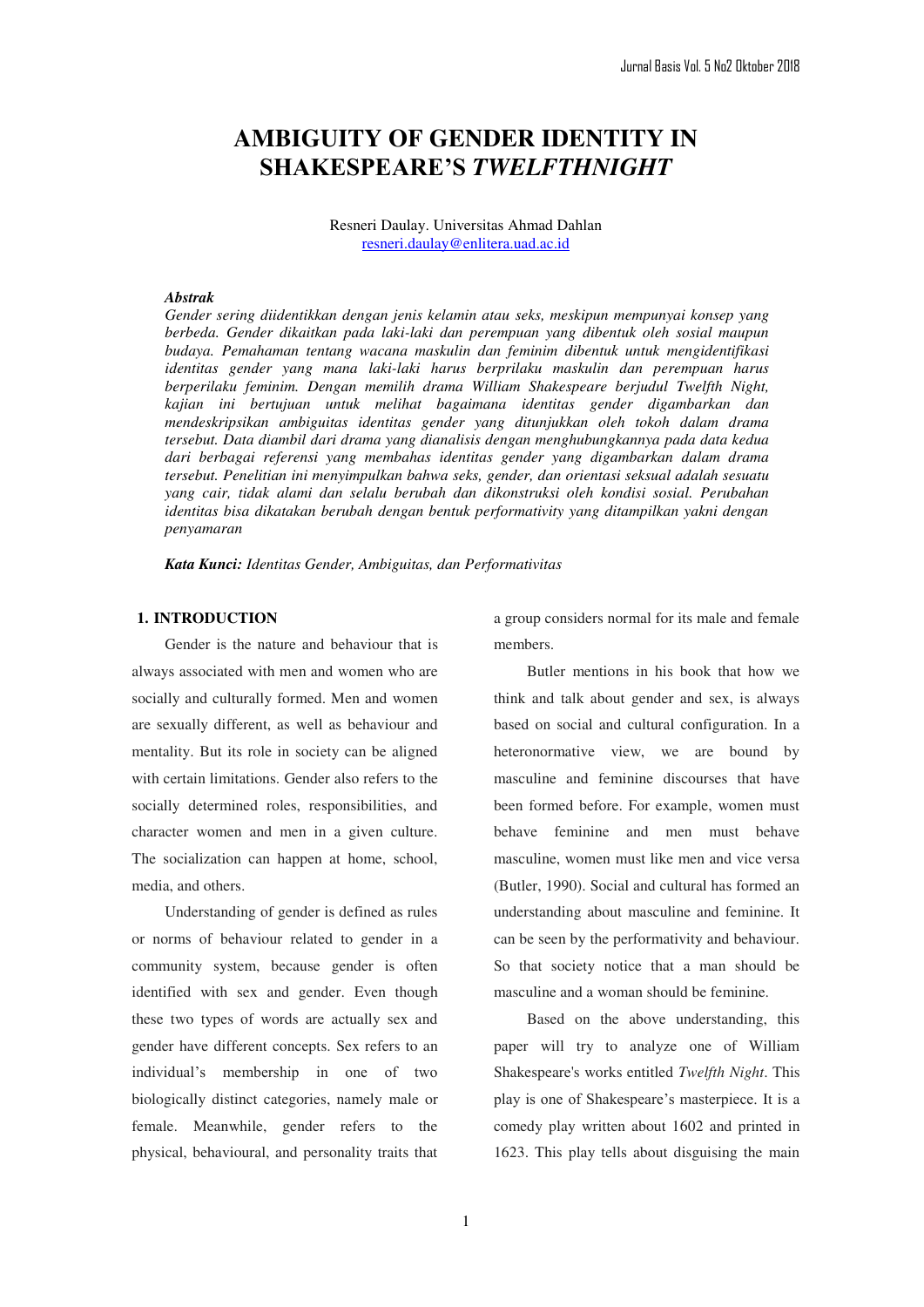character for certain reasons. Disguise or identity forgery formed by social construction in this play becomes an interesting matter to be studied in relation to the gender identities that are formed. Disguise as a form of gender identity is the main thing in the analysis of this play and is associated with other gender issues, such as sexual identity.

There are several reasons of in choosing this topic to be analyzed. First, gender is an important issue that cannot be separated from everyday life. There are many gender problems that can be studied. In this case, the issue of gender identity will be analysed. According to the authors the issue of gender identity is an interesting fundamental thing to discuss. Second, Shakespeare is a great author in the world of literature. He has many worldwide works with a variety of issues that are displayed. Therefore, Shakespeare's works is felicitous to be analyzed. Third, *Twelfth Night* is one of Shakespeare's masterpiece works. Discussing about gender and sex, this play is very appropriate to be studied. This is because there is an ambiguity in the formation of gender identity in this play which is characterized by the existence of a disguise. These reasons make questions about gender identity that is not formed accordance with heteronormativity norms.

# **a. Problem Formulation**

According to the background, gender identity is the main topic that will be examined in this paper. The gender displayed by the characters seem ambiguity. The ambiguity of gender identity displayed from several characters in the story becomes a problem that will be discussed. Therefore, the problem formulations in this study are:

- 1. How is gender identity displayed in Shakespeare's Twelfth Night?
- 2. Why does gender identity seem ambiguous in Shakespeare's Twelfth Night?

#### **b. Review on Related Studies**

In this study there are three references relating to the material object of this research. *Twelfth Night* research is found in three journals with different titles, but analyses the drama with the same perspective, namely gender or feminism. The first journal titled *Gender Trouble in Twelfth Night* by Charles (1997). In this paper, the author focuses on sexual identity and homoerotic or homosexual representation in *Twelfth Night*. While the second journal entitled *Romance and Gender Positions in Twelfth Night* by Jastrem (1999). The story of the collaboration between the characters in this drama and the position of gender identity are the main focus of the study contained in this journal.

The third journal, entitled *Writing Women, Writing Max: Metaphors of Impression-*Possibilities of Agency in Shakespeare's Rape of *Lucrece and Twelfth Night*, is written by Maxwell (2016). In this paper, the author conclude explains that by extension, the same is true of male-female interaction, even if female vulnerability is made material and imagined as intrinsic although such forceful encounters might be a daily part of life, Shakespeare's passage reminds us that he frequency of an act does not affect its morality by specifying that the "weak" are "opposed" in exchange. Since the trope of the counterfeit inserts questions of value into discussion of impression, it implies that class difference may work like gender difference and offer a basis for forceful impression. The sun is the most often gendered male (as counterpart to the female moon or mother earth) and flowers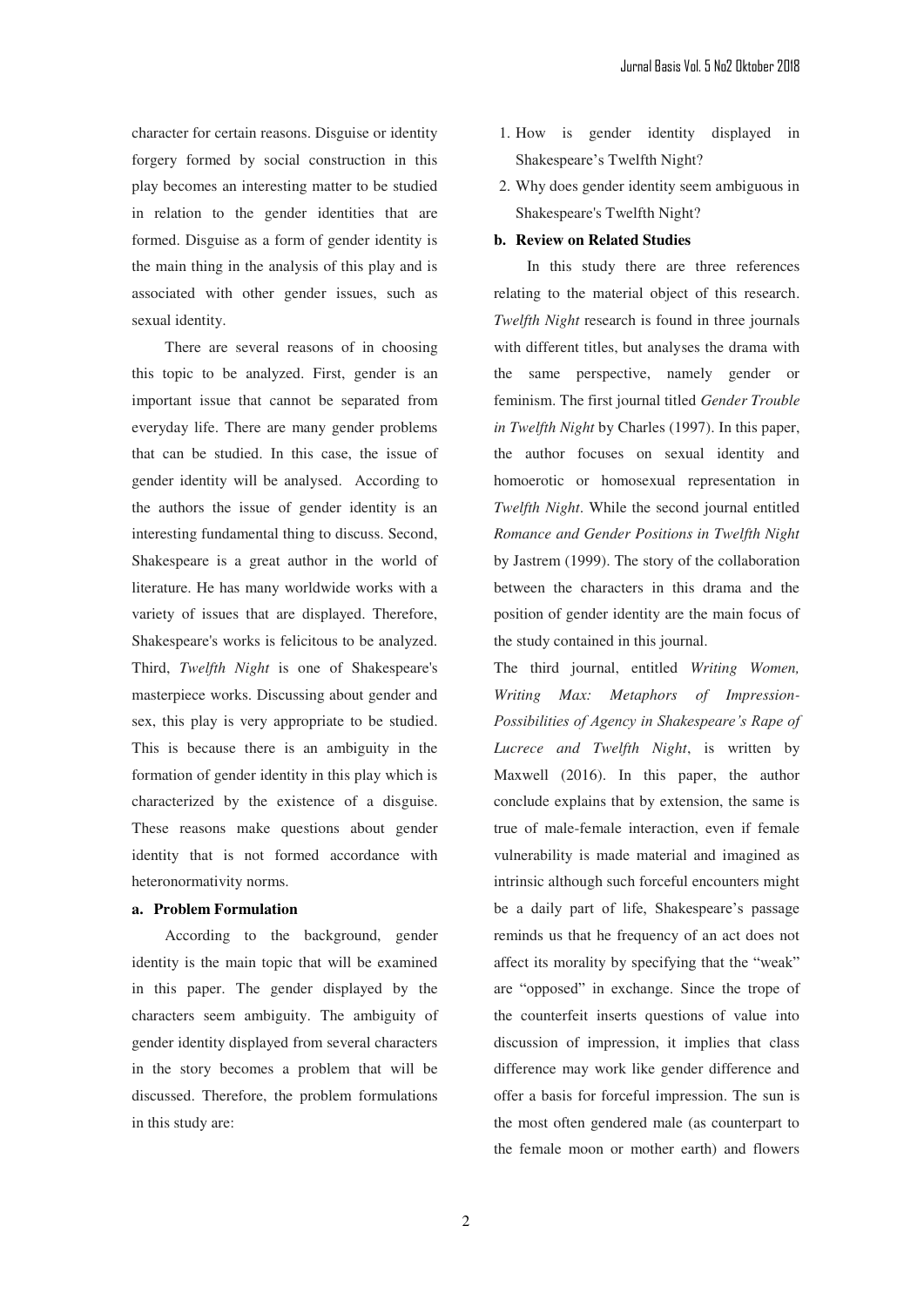are strongly gendered female in other Shakespeare texts (only women get deflowered). By mapping both of these positions onto women, Shakespeare is further destabilizing the claims of gender difference offered by the signet-seal trope and once again suggesting that Lucrece has agency in her encounter with the maid and that she plays the marble to her maid's wax. The maid unaware of the events that have transpired, cannot authentically copy Lucrece's sorrow. No amount of knowledge would enable her to be genuine copy, she cannot ever be Lucrece of feel Lucrece's pain-yet she can choose to put on "sorrow's livery" in order to declare her allegiance to Lucrece, and she can create for herself imagined sorrows of a magnitude sufficient to threaten her selfhood since sympathy promises violence to the gentle sex who drown their eyes and break their hearts over other's sorrows.

These journals are used as reference material for the authors in analysing this research. Although there are several things in common with the material of analysis with the journal above, but the focus of researchers in examining gender identity seen from the point of view of performativity or disguise becomes something different from previous research.

#### **c. Theoretical Framework**

ButlerButler (1990) said in her book entitled Gender Trouble: Feminism and The Subversion of Identity that how we can talk about sex and gender, it always according to configuration of social and culture. It would make no sense, then, to define gender as the cultural interpretation of sex, if sex itself is a gendered category. Gender ought not to be conceived merely as the cultural inscription of meaning on a pregiven sex (a juridical

conception); gender must also designate the very apparatus of production whereby the sexes themselves are estab-lished. As a result, gender is not to culture as sex is to nature; gender is also the discursive/ cultural means by which "sexed nature" or "a natur-al sex" is produced and established as "prediscursive," prior to culture, a politically neutral surface on which culture acts. Butler, (1990) On some accounts, the notion that gender is constructed suggests a certain determinism of gender mean-ings inscribed on anatomically differentiated bodies, where those bod-ies are understood as passive recipients of an inexorable cultural law. When the relevant "culture" that "constructs" gender is understood in terms of such a law or set of laws, then it seems that gender is as deter-mined and fixed as it was under the biology-is-destiny formulation. In such a case, not biology, but culture, becomes destiny.

Identity is a premise nor that the shape or meaning of a coalitional assemblage can be known prior to its achievement. Because the articulation of an identity within available cultural terms instates a definition that forecloses in advance the emergence of new identity concepts in and through politically engaged actions, the foundationalist tactic cannot take the transformation or expansion of existing identity concepts as a normative goal. It would be wrong to think that the discussion of "identity" ought to proceed prior to a discussion of gender identity for the simple reason that "per-sons" only become intelligible through becoming gendered in confor-mity with recognizable standards of gender intelligibility. Sociological discussions have conventionally sought to understand the notion of the person in terms of an agency that claims ontological priority to thevarious roles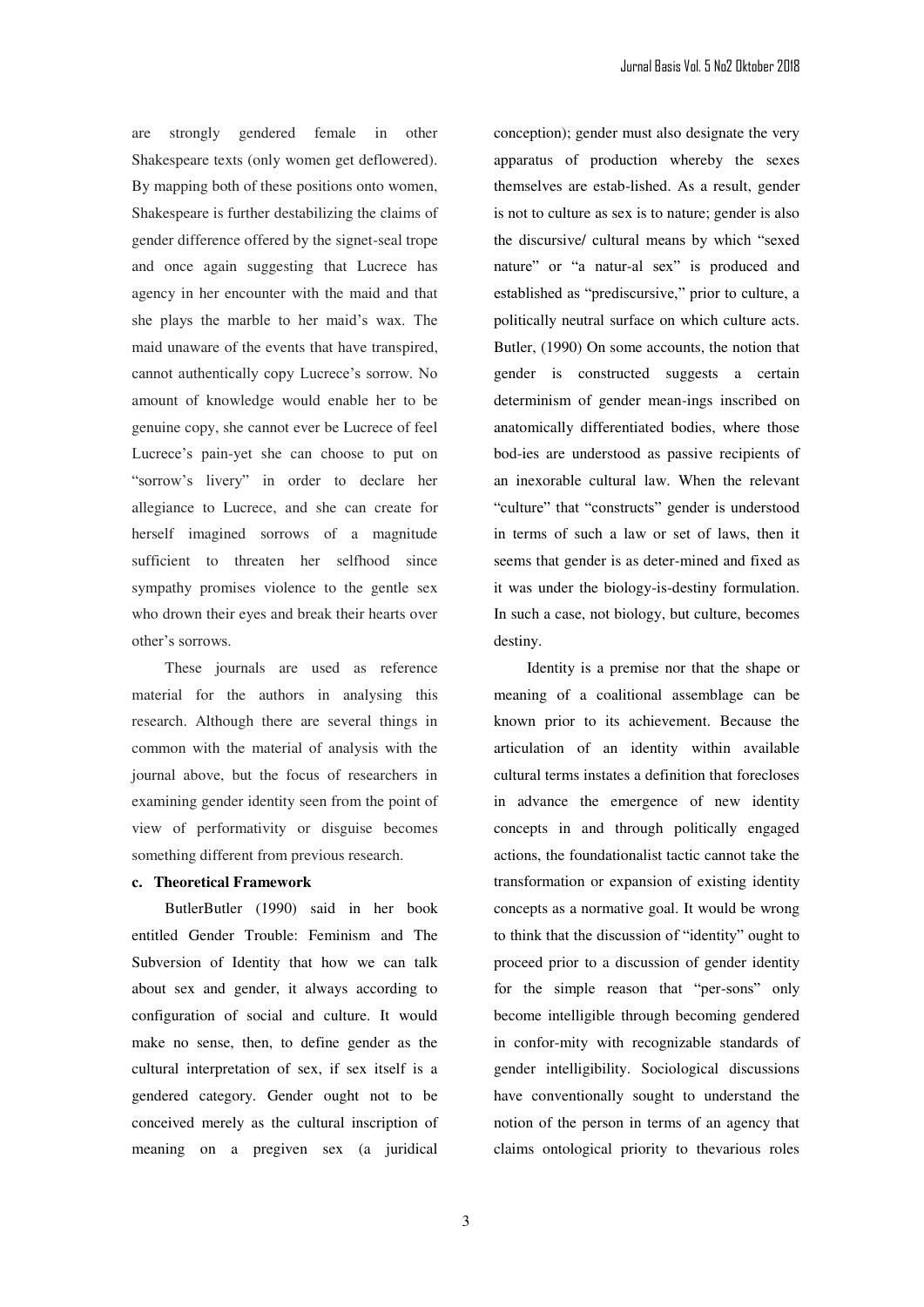and functions through which it assumes social visibilityand meaning. Within philosophical discourse itself, the notion of "the person" has received analytic elaboration on the assumption that what-ever social context the person is "in" remains somehow externally related to the definitional structure of personhood, be that conscious-ness, the capacity for language, or moral deliberation. Although that literature is not examined here, one premise of such inquiries is the focus of critical exploration and inversion(Butler, 1990).

Taking from Simone De Beavoir's thesis: "One not born, but rather become, a woman", Judith Butler emphasizes that subjects are always subject in process. Butler considered that the feminist view had previously focused on alignment between men and women, which assumed a pre-existing subject. This assumption decreases the view that a woman must be able to realize that her identity is a construction of society, and this awareness makes her return to her original subject, after successfully breaking away from the social construction in which she is located. According to Butler, that is different. The subject in Butler's mind is the actor who plays his role (perform their identity) on the stage. While identity itself is a series of processes that will never end (Butler, 1990).

For Butler, an identity has no origin, and has no an end. Subject identity is seen from each performative action, but it cannot be said that this action follows its predecessor, or there is always an actor. Because an identity does not have a beginning or an end, then for Butler a gender cannot be based on a person's biological entity. The only basis for the entity, gender and sexuality is action. Because action is always changing, identity is always changing. The

subject is never a final identity, but always in process(Butler, 1990).

Butler's notion of 'performativity' is most famously associated with the views on gender and is important for critical legal thinkers because performativity is deeply entangled with politics and legality. Her focus on performance and performativity enable discussants to move beyond analyses of legal definition or status to consider the political and social discursive forces that construct and normalize legal or political practice. For Butler, performativity is not solely an extension of discourse theory as her later works suggest bodies "speak" without necessarily uttering. This brief review will provide an abbreviated history on the conceptual genesis of the term "performativity," how Butler (re)defines and employs it, and finally how Butler's account may be useful for critical legal thinking.

Identity is always related to the marking process, this has been regulated by a law that applies universally. When said subject is the result of construction, it means that the subject is the result of these rules. In other words, the subject is not only limited by discourse and social culture, but is shaped by culture. Embedded and scattered rules through this repetition process have been available, and the work directly limits and shapes one's identity. This rule has been automatically formed in the reference to the gender hierarchy and requires a heterosexuality lifestyle (Butler, 1990).

In the heterosexuality paradigm, gender comes first and determines human actions. How someone speaks, walks, thinks and how someone loves, has been arranged from the start by gender. However, in the queer theory paradigm, which is in line with Judith Butler's thoughts,

4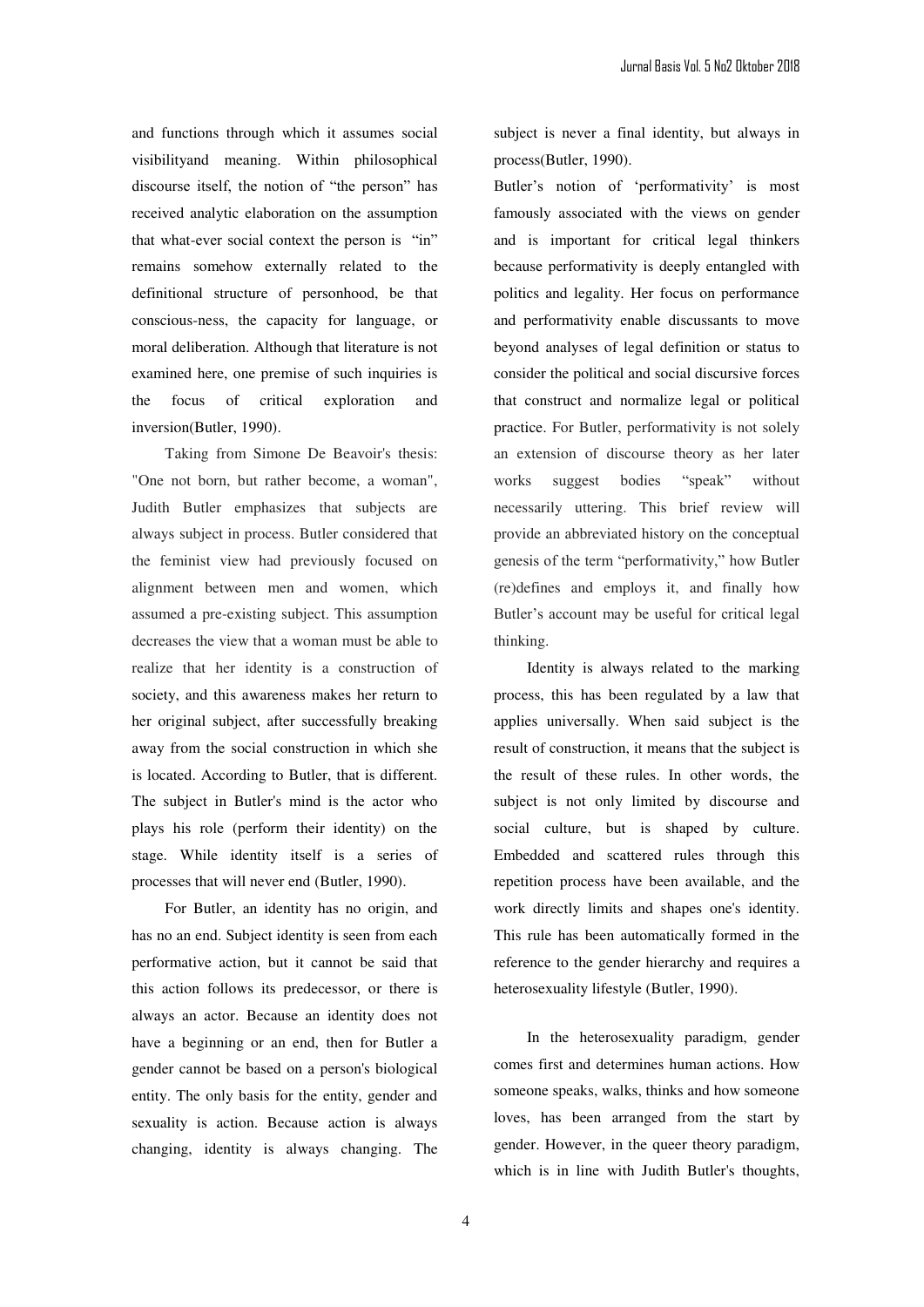gender or sexual identity is present later after individuals perform performative actions. The essence of Butler's thinking is the absence of natural conditions for humans other than the appearance of his body. Sex, gender, and sexual orientation are social constructions(Butler, 1990).

# **d. Research Method**

The method can be interpreted as a work to understand the object that is the target of the study. Because literary work is an aesthetic fact that has its own characteristics, the method used to approach it is also different. The method in literary studies has its own scientific size which is determined by its characteristics as a system, namely the literary system. In literature research, the selection of methods is closely related to the characteristics, objects of research, problems and research objectives (Chamamah-Soeratno, 1994). The following will describe the research method and method of analysis.

The method used in this study is qualitative descriptive. Qualitative methods are used because of several considerations. First, adjusting the qualitative method is easier when dealing with reality. Second, this method presents directly the nature of the relationship between the researcher and the respondent. Furthermore, third, this method is more sensitive and more adaptable to the many sharpening of shared influences and to the patterns of value faced.

# **e. Data Collection Techniques**

The author collects data by collecting data related to gender identity in the work itself. These data are divided into two parts, namely primary data and secondary data. The primary data of this study is in *Twelfth Night* created by William Shakespeare. While secondary data is a

collection of data outside the drama/play, such as books, journals, essays and others related to the object of research.

## **f. Analysis Method**

Data analysis methods are basically ways to sort out, classify qualitative data so that later certain relations can be established between one data category and another. The discussion method that will be used in this research is the reading method. In this case, the text will be read in *Twelfth Night* to establish communication with it. This communication will run continuously and back and forth between the text and the reader, considering the text itself only exists when the reader reads and literature can only produce a response when read.

#### **2. DISCUSSION**

*a*<sup>*s*</sup> Conceal me what I am, and be my aid for such *disguise as haply shall become the form of my intent. I'll serve this duke. Thou shalt present me as a eunuch to him*"

## (Shakespeare, 1960)

 At the beginning of the play, Viola and the captain find them self in ashore in Illyria. Because she realizes the danger involved in being a lone woman from a foreign region, Viola decides to dress as a boy and serve duke Orsino as his page. She asks the captain to present her as a eunuch, a castrated man. This would serve as an excuse for her unusual high voice for a man. Viola shows her independence and strength in her decision to cross-dress, to act as someone she is not and will never be. Though woman were not viewed as strong, especially those of lower status, Viola displays the idea that gender itself does not make anyone more or less powerful.

Ambiguous gender identity is a problem that will be examined in this study. To find out how gender identity and why the identity is ambiguous, the writer tries to explain some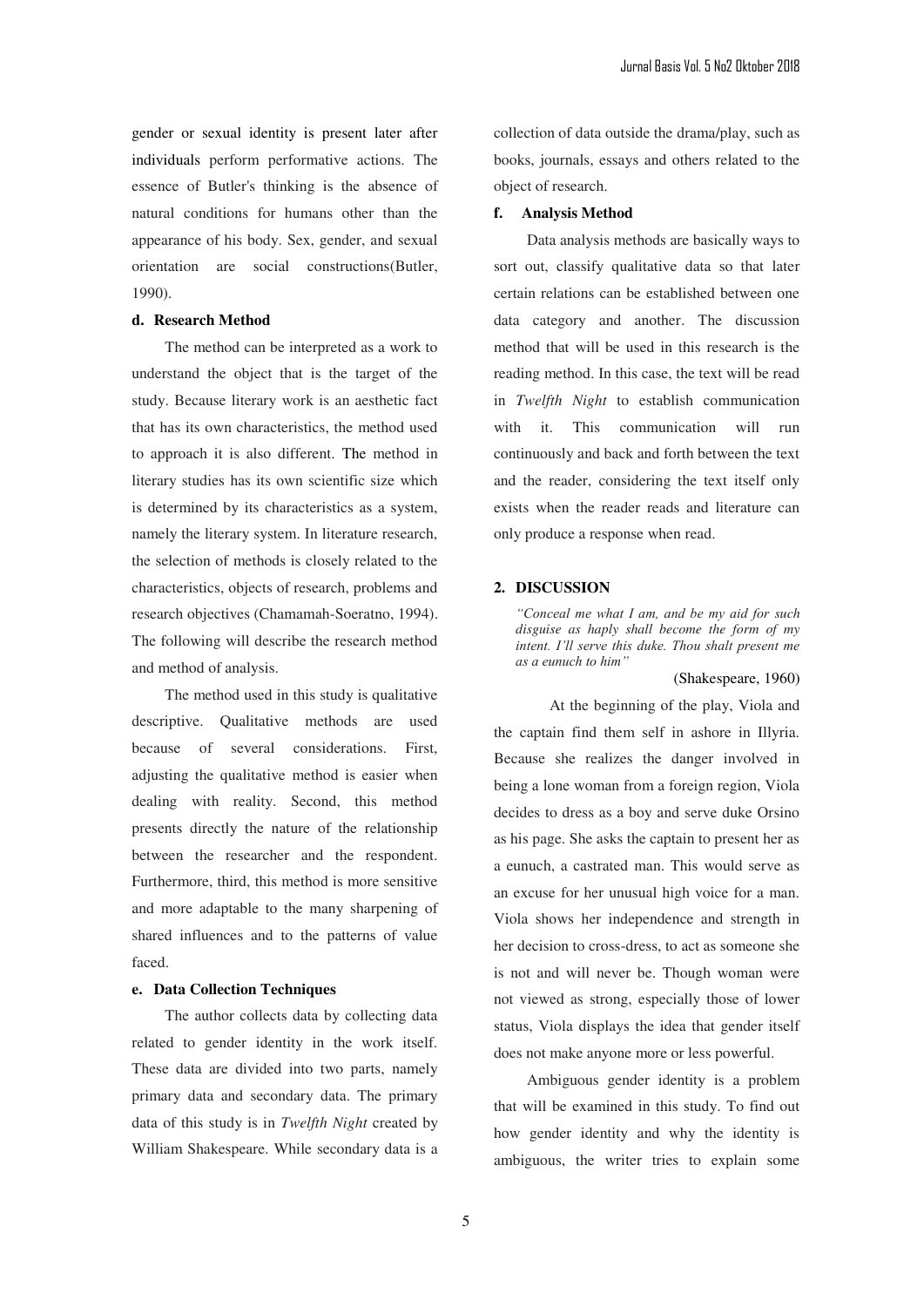important points in accordance with the concept of Judith Butler's thought which became the theoretical basis for this research. This can be seen through the subjectivity and identity displayed in the story, then performativity and gender and sexual identity itself.

# **a. Identity and Subjektivity**

Identity according to Jenkins (2008) is the capacity of human to ask questions about 'who' and 'what' and are attached to every action taken by an individual. Identity is closely related to subjectivity in every individual or character in fiction. The concepts of subjectivity and identity are closely related and virtually inseparable. Subjectivity refers to the condition of being a person and the process of being personal, that is how the subject is formed. Identity is expressed through various forms of representation that can be recognized by others and yourself.

Identity is an important issue in *Twelfth Night*. This is because the identity in this play is displayed unusual, that is, the identity becomes ambiguous. Ambiguity of identity is shown by the character in this play. Besides that, Identity ambiguity is also related to gender issues. Gender in this can be seen by how the character show themselves. For instance, a female character becomes a male character in this play. This can be seen from Viola as a young woman who plays the role of being a man, Cesario. In accordance with Butler's thought, this case is natural. According to Butler (1990), identity cannot be based on biological entities, that a man must always be masculine and vice versa. Because according to Butler, a person's identity is not based on sex or a birth, but rather as a response to restrictions such as the prohibition of incest and the prohibition of homosexuality. Therefore, identity is formed by performative action and the action is always changing, identity also changes where performative action is shaped by cultural construction.

Based on the explanation above, Viola is as a subject and plays the role of identity as a woman experiencing identity blurring. She, a woman character, formed a new identity as a Cesario. The new identity is displayed by performative actions that is shown by Viola. Besides that, it is also due to cultural construction. The cultural construction that is the cause is the situation and condition of Viola who is stranded in a new area, Illyria, and forms a new identity that is different from the gender that should be. As in the following quote:

- *Viola : There is a fair behaviour in the thee, Captain; and though that nature with a beauteous all Doth oft close in pollution, yet of thee. I will believe thou hast a mind that suits With this thy fair and outward character. I prithee, and I will pay thee bounteously, Conceal me what I am, and be my aid For such disguise as haply shall become the form of my intent. I'll serve this Duke; Thou shalt present me as an eunuch to him; It may be worth thy pains, for I can sing And speak to him in many sorts of music, That will allow me very worth his service. What else may hap to time I will commit; Only shape thou thy silence to my wit.*
- *Captain : Be you his eunuch and your mute I'll be; When my tongue blabs, then let mine eyes not see. Viola : I thank thee. Lead me on*

(Shakespeare, 1960)

The dialogue above shows how a new identity is created by Viola who becomes Cesario. Disguising is one of the ways that is done by the character in the play to form a new identity, in this case, Viola becomes Cesario. It is practiced by main character in *Twelfth Night* because of certain reasons. Cross-gender identity is caused by social construction as seen in Viola's reason. The reason is to survive in new environment so she forms new identity as a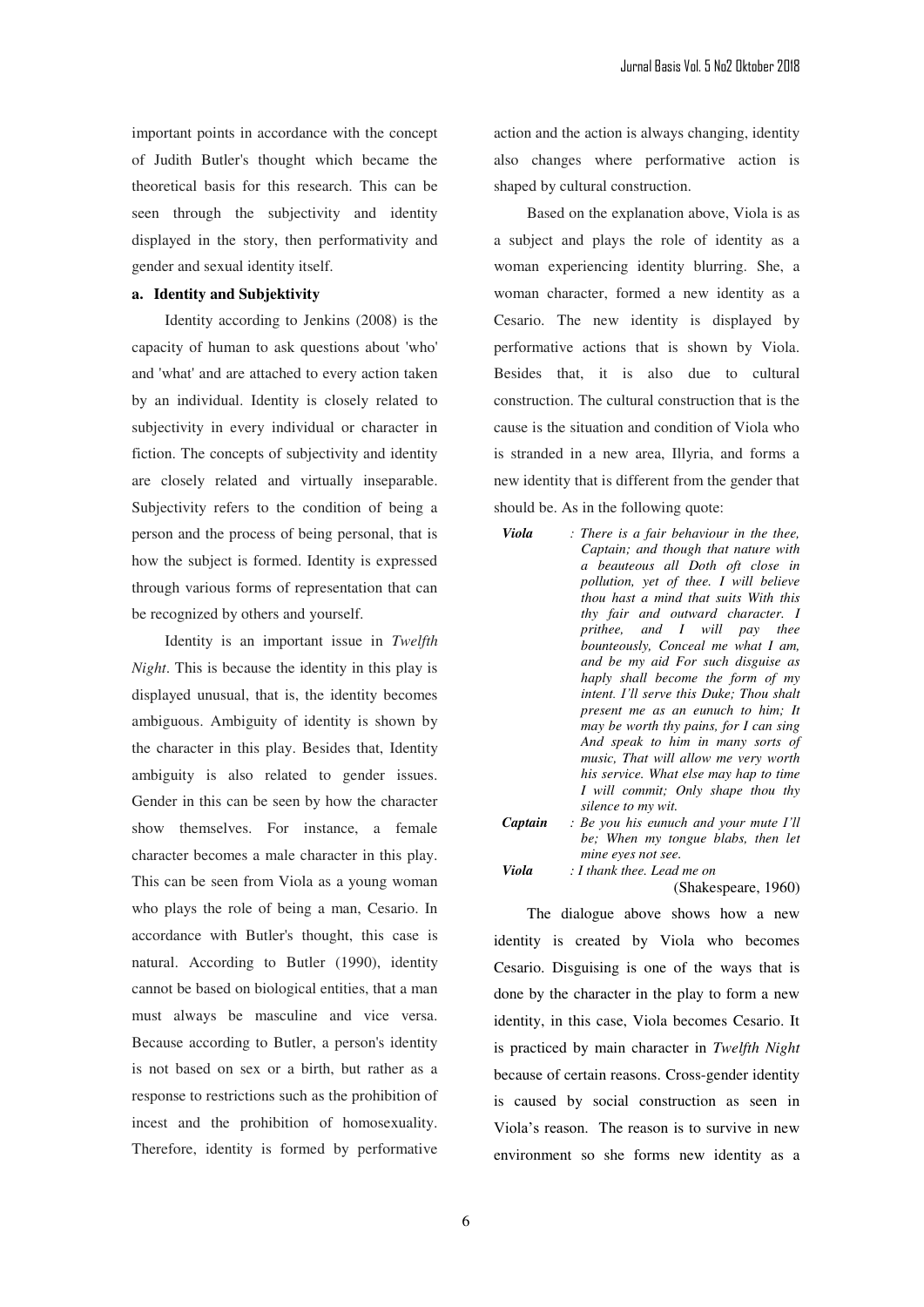eunuch for Orsino. It will facilitate her to survive by disguising in new identity.

One of the central motifs in this play is identity and mistaken identity. Identity has a double sense. On the one hand, identity differentiates one thing from another noting the individuality of each. On the other hand, identity also implies likeness or resemblance. When we say two things are identical, we usually mean they are exactly the same, like identical twins. And this tension between likeness and difference generates much of the action in the comic and romantic plots. Both plots depend on Viola and Sebastian being identical in appearance, yet two different people.

Shakespeare's genius for playing with words and his ability to reveal the tenuous connection between words and the things they represent is both astounding and unsettling. His ability to reveal the unstable nature of identity itself, however, is profoundly disturbing. All the character in this play are either taken in by another character's disguise or perpetrate a deception regarding their own identity.

#### **b. Performativity**

The concept of performativity developed by Butler focuses the agency of words. Subjects performing are challenging the subject / object dichotomy. So, Butler does not eliminate the world. Subject, he widened the (what) capable of performing in influencing the world. Subjects' are not formed by culture, but subjects are formed and can only be formed from a series of repeated actions. In this case, Butler focused more on his theoretical studies on the psychological aspects of human beings who were the subjects formed by power rather than the material aspects of the body (Butler, 1990).

Performativity action is a form and part of the effort in creating identity. In this case it can be seen from the performance of Cesario as a man assigned to seduce Olivia. Original identity as a woman requires Olivia to perform performativity, namely disguise. Disguise with the aim of forming a new identity is used as a tool to launch Orsino's desire to have Olivia. As in the quote below,

- *Duke : Dear lad, believe it; For they shall yet belie thy happy years, That say thou art*   $a$  man. Diana's lip is not more smooth *and rubious; thy small pipe is as the*  maiden's organ, shrill and sound; And *all is semblative a woman's part I know thy constellation is right apt For this affair. Some four of five attend him, All, if you will; for I my self am best Hen least in company. Prosper ll in this, And thou shalt live as freely as thy lord, To call his fortunes thine.*
- *Viola* : *I'll do my best To oo your lady; yet, a barful strife! whoe'er I woo, myself would be his wife.*

(Shakespeare, 1960)

Disguising is an important thing in this play. In addition to the above reasons, disguising as an ambiguous and new form of identity becomes a problem in the story. By disguising, Viola who was supposed to be an intermediary for the love story between Olivia and Orsino but Olivia just put a love for Viola. In this case the writer suspects that Shakespeare as the play writer deliberately plays the role of Olivia into a character who experiences sexual identity towards same-sex. This is because Olivia loves Cesario through body shape and gentleness of a Cesario. It is suspected also because Olivia never asked to determine whether Cesario was male or female. Olivia as if easily loves Cesario in the performance shown that is by having a soft physical like a woman. After Viola realized that, he condemned the disguise of the new identity he created.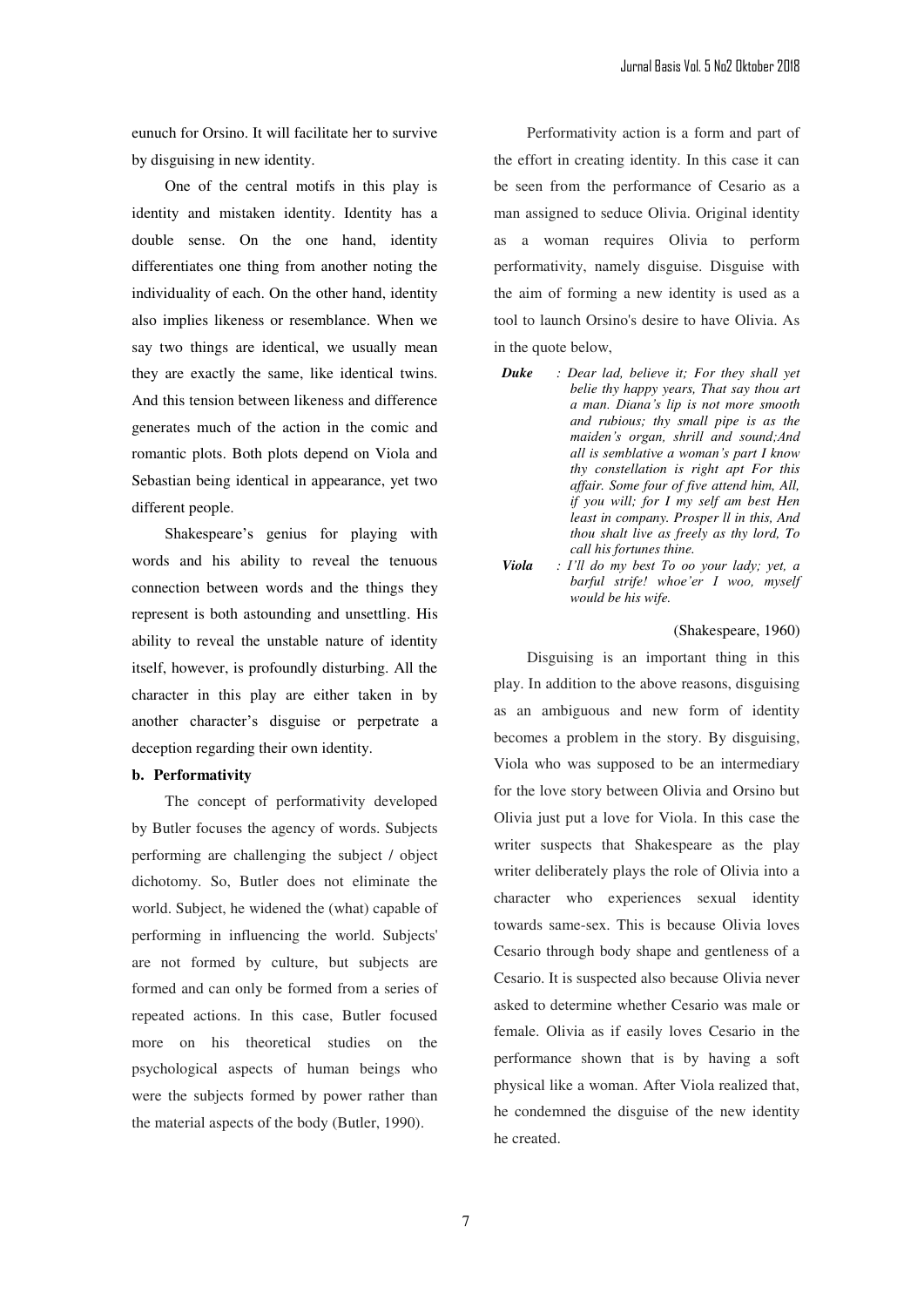# **c. Gender Identity and Sex Identity**

Another level of identity confusion in *Twelfth Night* is gender identity. Viola embodies this confusion when she assumes the identity of a boy, Cesario. Of course, in Shakespeare's time all female roles were played by boys, so in this case a boy actor plays a woman character (Viola) who dissembles herself as a boy (Cesario). In a patriarchal culture, sexual difference is held to be an immutable law, traditional gender role behaviour was based on a natural biological fact rather than social convention. The indeterminacy of Viola/Cesario's sexual identity would show that maleness and femaleness were just aspects of a role, qualities that are learned, not immutable physical traits. When Cesario and Sir Andrew face each other in a duel, it is revealed that both are dissembling the role of being a man. The biological fact of Andrew's maleness is superfluous.

This study analyses gender identity constructed by performative actions of characters in the play. This analysis focuses on the main character in *Twelfth Night*. Viola who is also Cesario is a character who experiences an ambiguity in gender identity. Viola has two identities with two characters between Cesario as male and Viola as female. A new identity as Cesario is a manifestation of the identity ambiguity displayed. Both identities will be explained as follows:

### **1). Viola as Herself**

Viola is a young woman. She was told at the beginning of this play that a grieving woman would lose her twin brother, Sebastian. He was stranded in a foreign area, Illyria, and had to survive. Not much is shown by Shakespeare about the identity of Viola than after becoming the figure of Cesario. However, Viola as a

woman is quite intelligent and compassionate. This can be seen when Orsino stories and entrusts him to help seduce Olivia. As in the following quote,

- *Duke : What dost thou know?*
- *Viola : Too well what love omen to men may owe. In faith, they are as true of heart as we. My father had a daughter loved a man, As it might be, perhaps, were I a woman. I should your lordship*
- *Duke* : And what's her history?
- *Viola : A blank, my lord. She never told her love. But let concealment, like a worm I' the bud, feed on her damask cheek. She pined in thought, and with a green and yellow melancholy. She sat like patience on a monument, smiling at a brief. Was not this love indeed? We men may say more, swear more; but indeed. Our shows are more than will; for still we prove. Much in our vows, but little in our love.*

#### (Shakespeare, 1960)

In the above conversation it can be seen that Olivia feels finding herself in a good situation. She can tell with identity as Cesario but the true story of what she felt to Orsino. Although she loved Orsino, she did not directly and openly show her affection. She only subtly hints at her feelings, mixing a woman's identity with an ambiguous appearance of identity and vague masculinity. The language used in ambiguous gender identities shows that man and woman who have equal identities and are therefore exchanged.

## **2). Viola as Cesario (Disguising)**

 Disguising that made by Viola into Cesario are heteronormative assumptions. According to Butler, in a heteronormative view, we are within the scope of discourse between masculine and feminine. Heteronormative assumptions have been followed in identity, gender and sex. This is like in *Twelfth Night*, Viola disguised as a man, Cesario. This disguise is a new identity that is created and becomes ambiguous in the formation of gender identity and sexual identity.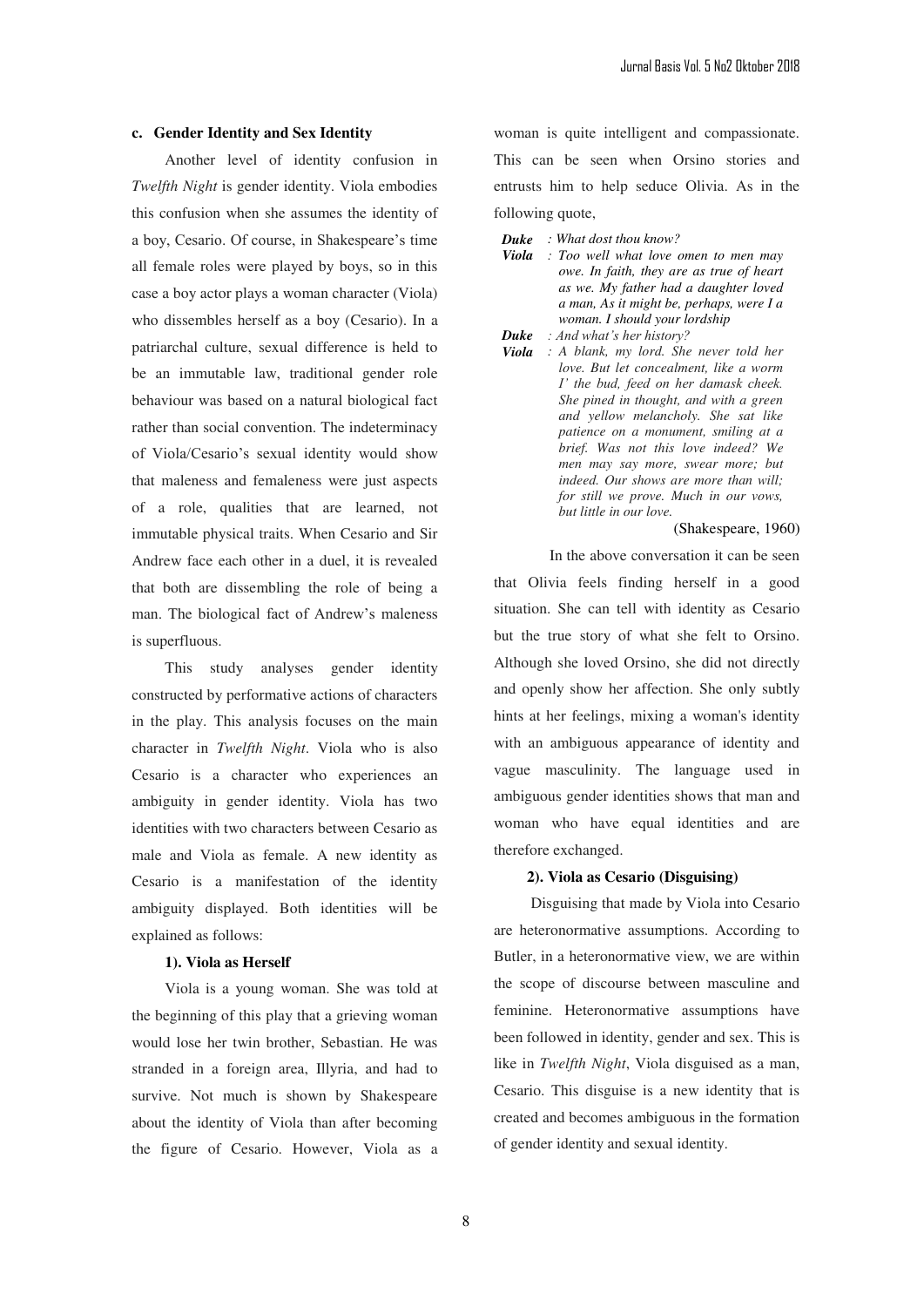Sexual identity or sexual desire is also displayed in a different form in *Twelfth Night*. Homosexuals are shown in drama directly or indirectly. Sexual desire for same-sex is shown directly through Antonio's character. He loves Sebastian, the young man he helped after a ship accident.

| <b>Antonio</b>   | : Pardon me, sir, your bad                     |
|------------------|------------------------------------------------|
|                  | entertainment.                                 |
| <b>Sebastian</b> | $\cdot$ O good Antonio, forgive me your        |
|                  | trouble.                                       |
| <b>Antonio</b>   | $\cdot$ If you will not murder me for my love, |
|                  | let me be your servant.                        |
| <b>Sebastian</b> | : If you will not undo hat you have done,      |
|                  | that is, kill him hom you have                 |
|                  | rcovered, desire is not.                       |
|                  | (Shakespeare, 1960)                            |

The dialogue above shows how Antonio adores and loves Sebastian. He needs Sebastian's love and even Sebastian cannot accept his love, he wants to be a servant for Sebastian provided he can always close to Sebastian. It proves that sexual desire is shown by character of Antonio in this play.

Meanwhile, homosexuality is shown indirectly can be seen from the way Olivia loves, though, Cesario. It was suspected by the arena as if Olivia loved Cesario because she had a soft and smooth face and body like a woman. Physical appearance is one of the reasons someone likes another character in this play. Lovers like Olivia, Orsino and Antonio build fantasies that change the object of their affection into something more than them, thus disrupting the boundaries of compulsory heterosexuality and unconsciousness through the performance of imaginary functions.

"One face, one voice, one habit, and two *persons ± A natural perspective that is and is*   $not'$ 

### (Shakespeare, 1960)

At the closing of *Twelfth Night*, Sebastian finally appears in Illyria alongside his twin sister. At this point, Orsino and Olivia become aware of the gender trouble that has been present throughout the tale. Orsino notes the striking similarities between Viola and her brother and suggests that the only difference apparent is their sexes. He notes that they look, sound, and dress the same yet are not because Viola is really female. This is a crucial line in the last act of the play because it pulls together the overacting theme that, although it is often seen as more, gender is merely a label. Though society contrarily recognizes vast divergences among men and women, Shakespeare points out the even more plentiful likenesses. In doing so throughout *Twelfth Night*, he speaks to readers and viewers alike about the ambiguity of gender as well as the strict societal constructs of male and female.

### **3. CONCLUSION**

The conclusion that can be drawn from the results of the analysis above is that sex, gender and sexual orientation are something that is fluid, not natural and changing and constructed by social conditions. So, taken from Judith Butler's thought that homosexuality is not a sexual deviation but a variation in human identity based on performative action. Olivia is suspected of having a homosexual side by loving Cesario with all forms of femininity displayed seen from performativity in disguise. However, with the emergence of Sebastian, the form of a man from Viola, love or sexuality Olivia can turn into heterosexual or normal. Likewise, with the identity displayed in the story. Viola's identity disguised as Cesario.

Changes in identity can be said to change with the form performativity shown, namely by disguise. Viola experienced an error or ambiguity in gender identity and eventually